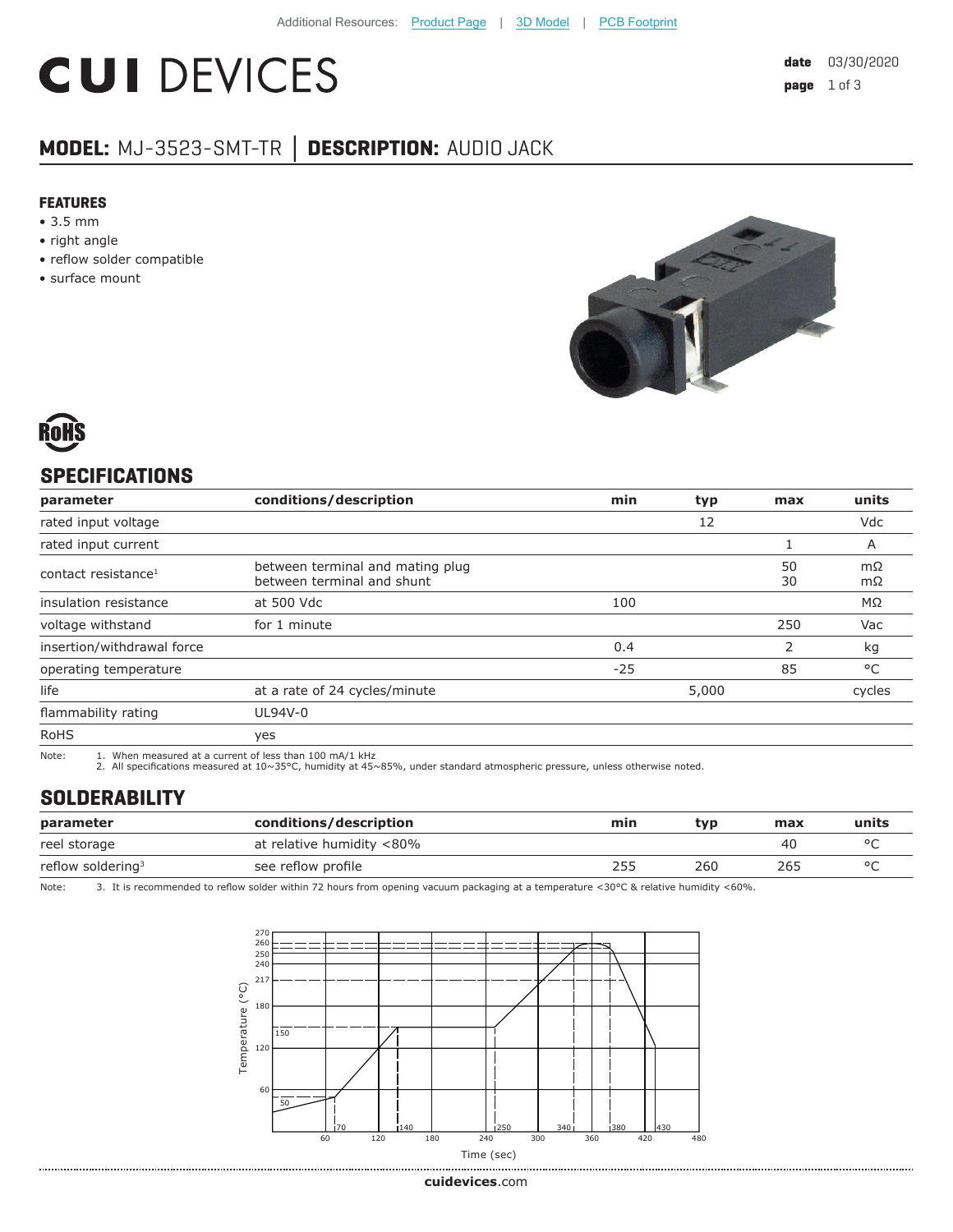#### **MECHANICAL DRAWING**





|             | MATFRIAI     | PLATING |
|-------------|--------------|---------|
| terminal 1  | copper alloy | silver  |
| terminal 2  | copper alloy | silver  |
| terminal 10 | brass        | silver  |
| plastic     | PA10T        |         |













Recommended PCB Layout Top View



Ø3.5 MATING PLUG

| Schematic | о1<br>010<br>$\overline{0}$ 2 |  |
|-----------|-------------------------------|--|
| PIN       |                               |  |
| 1         | sleeve                        |  |
| 2         | tip                           |  |
| 10        | tip switch                    |  |